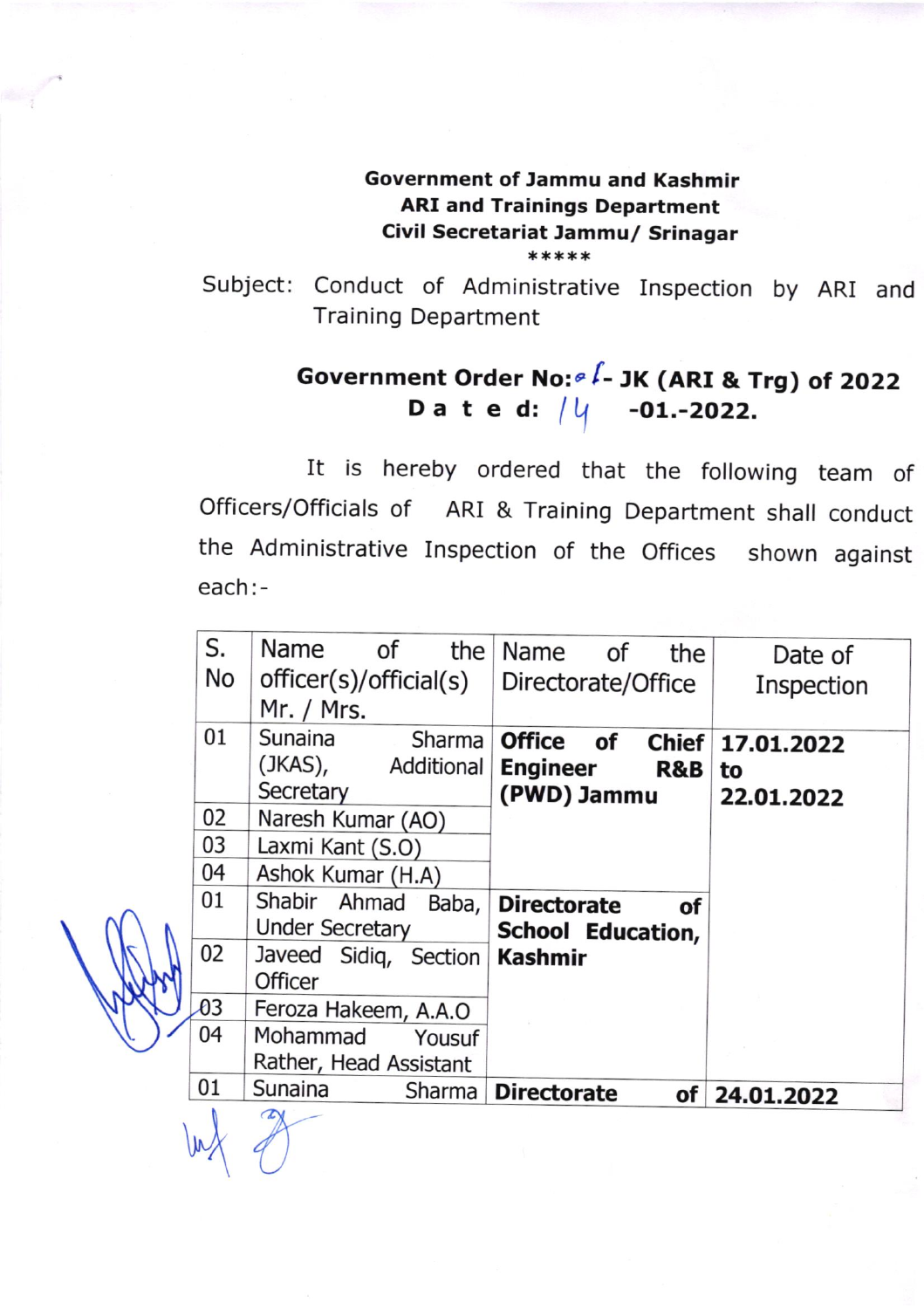|    | (JKAS), Additional Industries<br>Secretary                    | and<br>Commerce,                             | to<br>29.01.2022                         |
|----|---------------------------------------------------------------|----------------------------------------------|------------------------------------------|
| 02 | Laxmi Kant (S.O)                                              | <b>Jammu</b>                                 |                                          |
| 03 | Jagdish Khajuria(AO)                                          |                                              |                                          |
| 04 | Basanti Koul (H.A)                                            |                                              |                                          |
| 01 | Shabir Ahmad Baba,<br>Under Secretary                         | F.C.Revenue,<br><b>Kashmir</b>               |                                          |
| 02 | Javeed Sidiq, Section<br>Officer                              |                                              |                                          |
| 03 | Feroza Hakeem, A.A.O                                          |                                              |                                          |
| 04 | Mohammad Yousuf                                               |                                              |                                          |
|    | Rather, Head Assistant                                        |                                              |                                          |
| 01 | Sunaina<br>(JKAS), Additional Jammu<br>Secretary              | Sharma   F.C.Revenue,                        | 07.02.2022<br>to<br>12.02.2022           |
| 02 | Jagdish Khajurai (AO)                                         |                                              |                                          |
| 03 | Laxmi Kant (S.O)                                              |                                              |                                          |
| 04 | Ashok Kumar (H.A)                                             |                                              |                                          |
| 01 | Aadil Bashir, Under                                           | <b>Directorate</b><br>of                     |                                          |
|    | Secretary                                                     | <b>Industries</b><br>and                     |                                          |
| 02 | Baby Parvez (SO)                                              | Commerce,                                    |                                          |
| 03 | Feroza Hakeem, A.A.O                                          | <b>Kashmir</b>                               |                                          |
| 04 | Mohammad Yousuf<br>Rather, Head Assistant                     |                                              |                                          |
| 01 | Sunaina<br>Sharma<br>(JKAS), Additional   Jammu.<br>Secretary | <b>Health</b>                                | Services, 21.02.2022<br>to<br>26.02.2022 |
| 02 | Naresh Kumar (AO)                                             |                                              |                                          |
| 03 | Laxmi Kant (S.O)                                              |                                              |                                          |
| 04 | Ashok Kumar (H.A)                                             |                                              |                                          |
| 01 | Bashir, Under<br>Aadil<br>Secretary                           | <b>Principal</b><br><b>Conservator</b><br>οf |                                          |
| 02 | Javeed Ahmed, (SO)                                            | Forest, Kashmir.                             |                                          |
| 03 | Feroza Hakeem, A.A.O                                          |                                              |                                          |
| 04 | Mohammad<br>Yousuf                                            |                                              |                                          |
|    | Rather, Head Assistant                                        |                                              |                                          |
|    |                                                               |                                              |                                          |

 $\sqrt{\frac{1}{n}}$  $\frac{1}{2}$ WA

ht $\mathscr{A}$